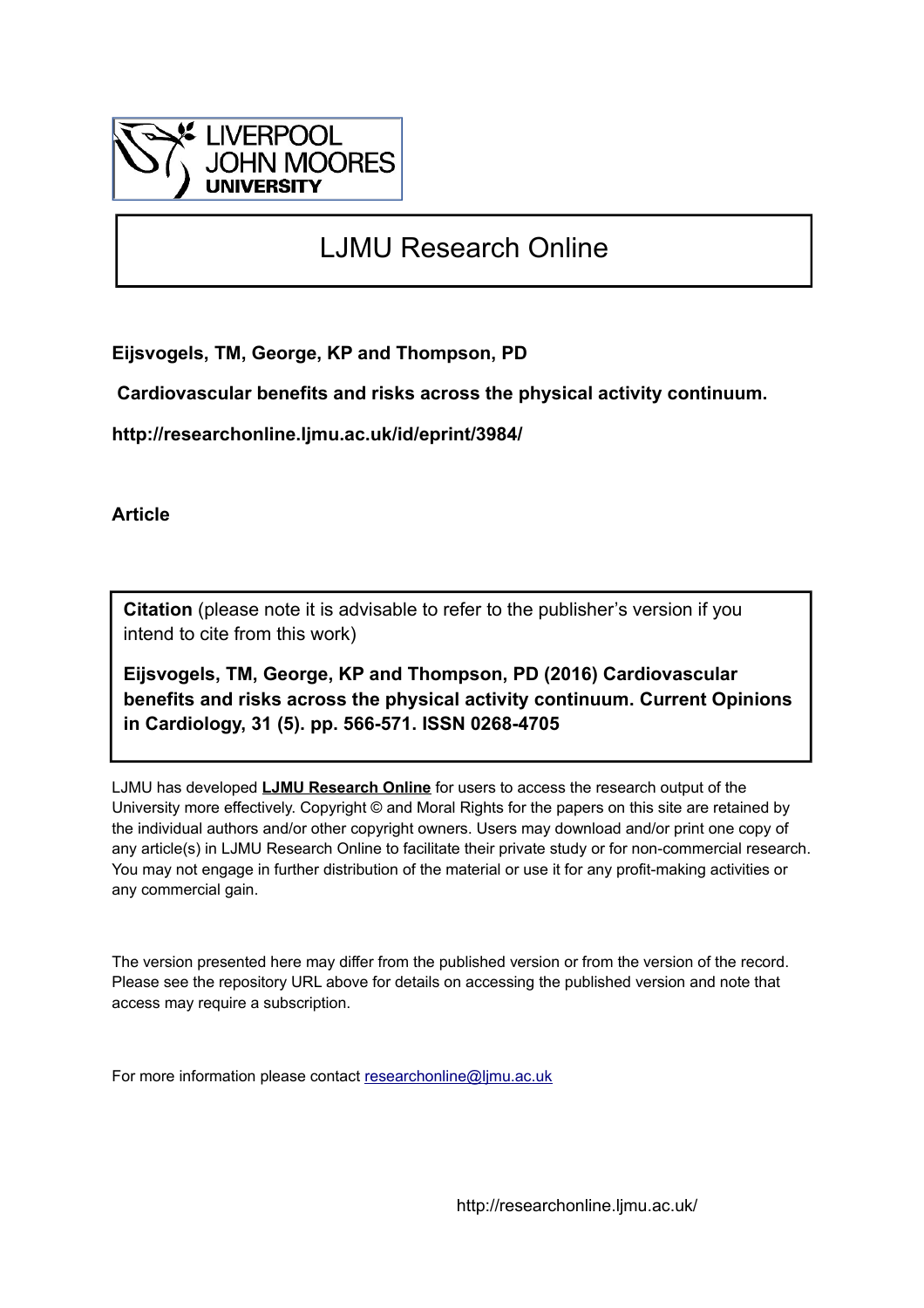## **Cardiovascular Benefits and Risks Across the**

## **Physical Activity Continuum**

Thijs M.H. Eijsvogels, Ph.D<sup>1,2</sup> Keith P. George, Ph.D<sup>1</sup>

Paul D. Thompson, M.D.<sup>3</sup>

## **Affiliations:**

<sup>1</sup>Research Institute for Sports and Exercise Sciences, Liverpool John Moores University, Liverpool, United Kingdom. <sup>2</sup>Department of Physiology, Radboud University Medical Center, Nijmegen, The Netherlands. <sup>3</sup>Division of Cardiology, Hartford Hospital, Hartford, Connecticut.

### **Manuscript word count**: 2473

| <b>Funding:</b>              | The work of T.M.H.E is supported by a European            |
|------------------------------|-----------------------------------------------------------|
|                              | Commission Horizon 2020 grant (Marie Sklodowska-Curie     |
|                              | Fellowship 655502).                                       |
| <b>Conflict of Interest:</b> | T.M.H.E and K.P.G. reports no conflicts. P.D.T. reports   |
|                              | receiving research grants from the Aventis, Regeneron,    |
|                              | Sanolfi, and Pfizer; serving as a consultant for Aventis, |
|                              | Regeneron, Merck, Genomas, Abbvie, Sanolfi, and Pfizer;   |
|                              | receiving speaker honoraria from Regeneron, Sanolfi,      |
|                              | Amgen, Aventis, and Merck: owning stock in General        |
|                              | Electric, JA Wiley Publishing, J&J, and Abbvie, Abbott,   |
|                              | Medtronic, and Cryolife.                                  |

## **Author for correspondence:**

Dr. Thijs Eijsvogels, Research Institute for Sports and Exercise Sciences, Liverpool John Moores University, Tom Reilly Building, L3 3AF, Liverpool, United Kingdom E-mail: T.M.Eijsvogels@ljmu.ac.uk. Tel. +44 151 904 62 64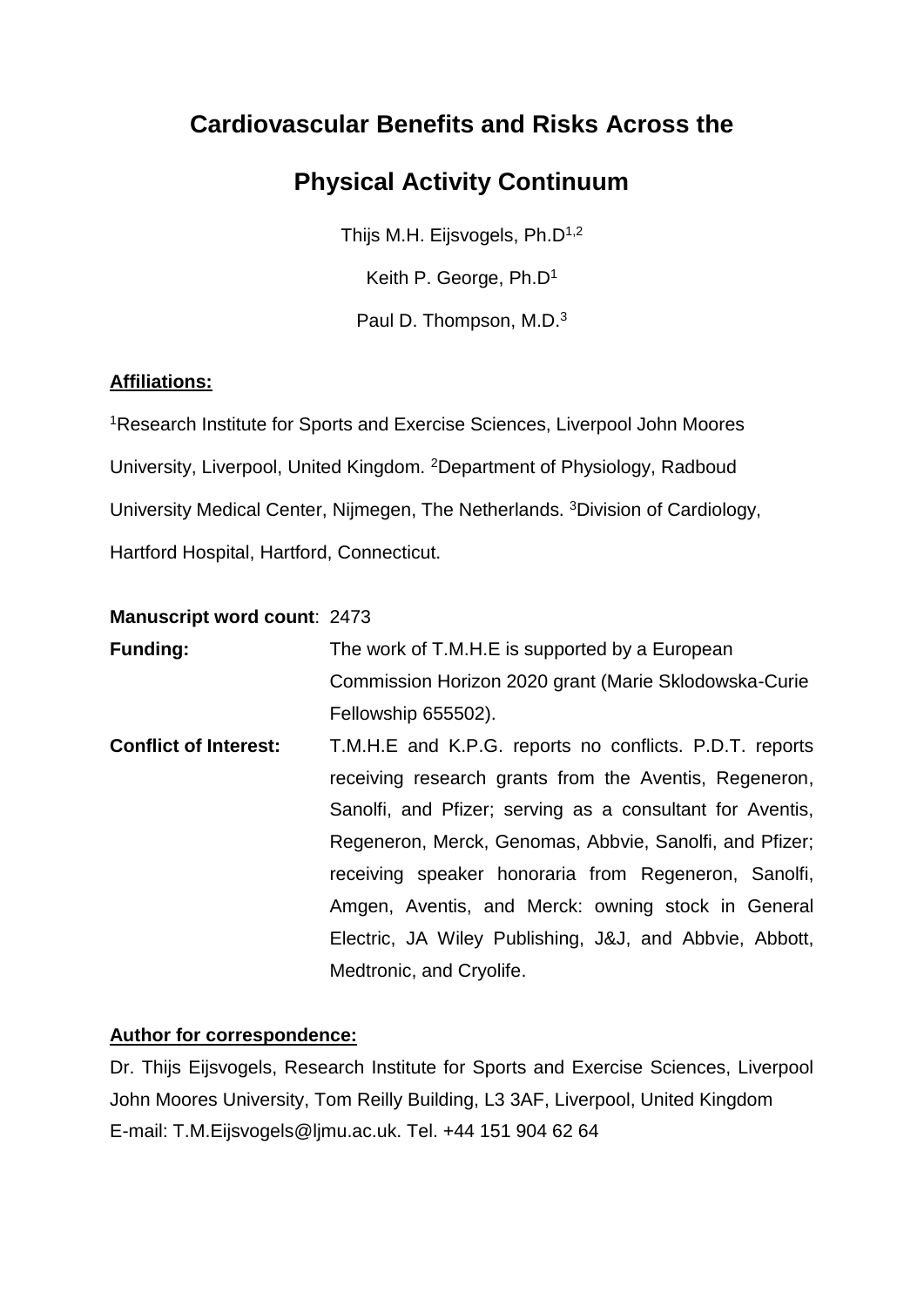#### **ABSTRACT**

**Purpose of review:** Habitual physical activity can reduce the risk of future cardiovascular morbidity and mortality. This review evaluates recent publications that have assessed the impact of the dose of physical (in)activity on cardiovascular outcomes.

**Recent findings:** Sedentary behavior, characterized by prolonged sitting, is increasingly prevalent across the globe and increases the risk for cardiovascular events in a dose-dependent fashion. Similarly, the number of individuals performing endurance exercise events has tripled over the last 2 decades, and some studies suggest that the high volumes of exercise training and competition may attenuate the health benefits of a physically active lifestyle.

**Summary:** Breaking-up sitting time or replacing sitting by (light) physical activity are effective strategies to attenuate its detrimental health effects. Low doses of physical activity, preferably at a high-intensity, significantly reduce the risk for cardiovascular and all-cause mortality. Larger doses of exercise yield larger health benefits. Extreme doses of exercise neither increase nor decrease the risk for adverse outcomes. Athletes demonstrate a transient cardiac dysfunction and biomarker release directly post-exercise. Chronic exercise training may increase the risk for atrial fibrillation, but is also associated with a superior life expectancy compared to the general population.

**Keywords:** sedentary behavior, sitting, endurance exercise, athletes, lifestyle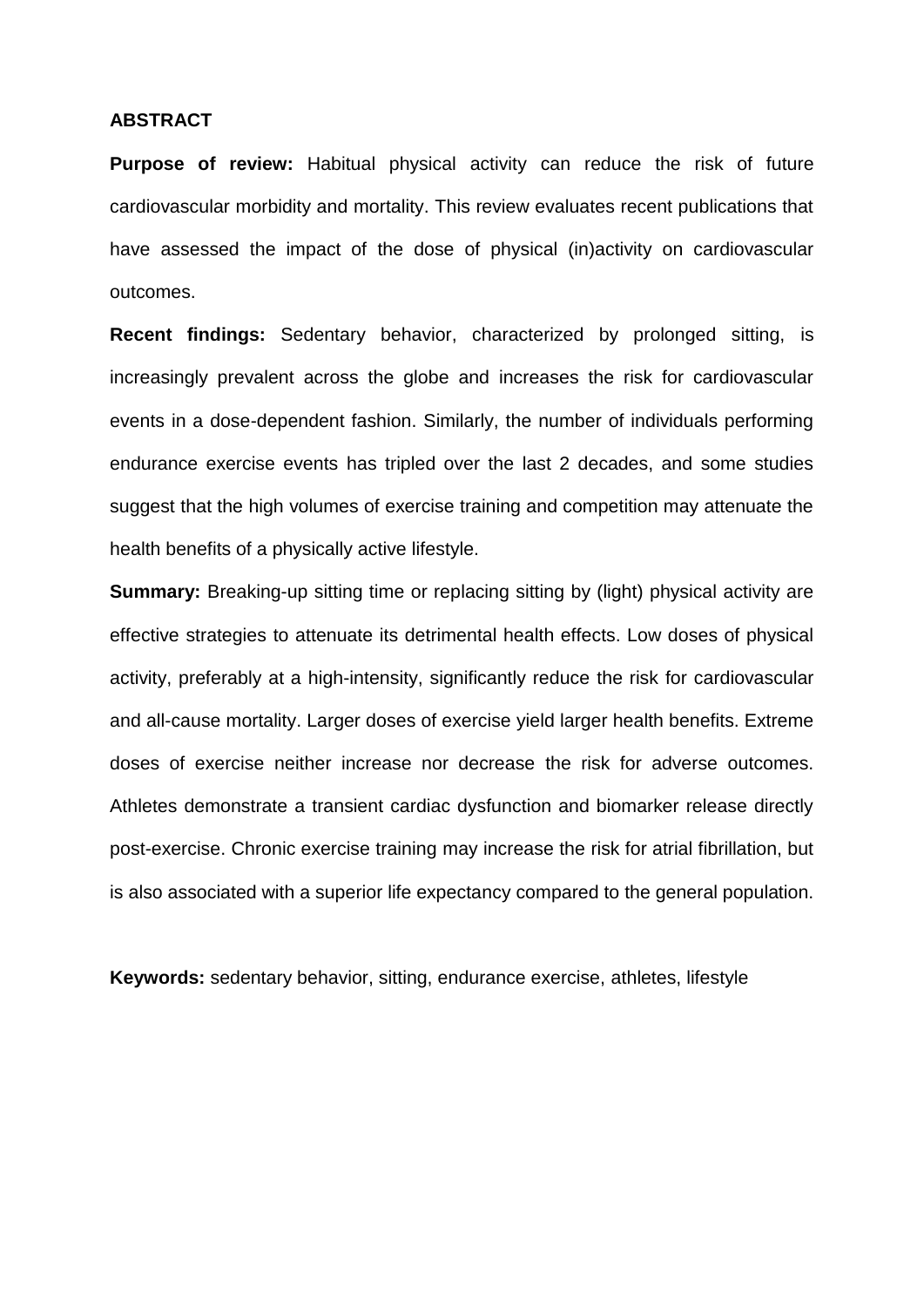#### **INTRODUCTION**

Physical activity and the ability to perform endurance exercise played an essential role in human evolution [1]. Our early ancestors combined long-distance running and walking to track and hunt animals on the African savannah. During so-called 'persistence hunts', distances >30 km were regularly covered [2]. In contrast to this intermittent but substantial exertion, it is believed that hunters were predominantly physically inactive during the remainder of the day [1]. This inactive behavior reduced their energy expenditure and was essential to maintain a proper balance between energy intake and expenditure.

During the past century, our lifestyle has changed dramatically and the role of physical exertion is minimized in our contemporary lives. Machines have taken over the majority of our physical efforts at work, home and during transportation. Consequently, the prevalence of sitting time has increased, whereas the time performing exercise has decreased. These changes in habitual physical activity patterns greatly impact the energy intake/expenditure balance, which have contributed to an alarming increase in the incidence of obesity and other chronic diseases [3, 4]. Hence, physical inactivity was recently recognized as a major threat to global health [5].

The World Health Organization recommends that adults engage in at least 150 min/week of moderate-intensity exercise or 75 min/week of vigorous-intensity exercise [6]. Currently, only 61% of the European population [7] and 44% of the North American population [8] perform sufficient physical activity to meet the WHO guidelines, percentages that have changed only slightly over the past 20 years [9]. Incongruously, an increasing number of amateur athletes are participating in endurance exercise events. In fact, the number of US running race participants has tripled over the past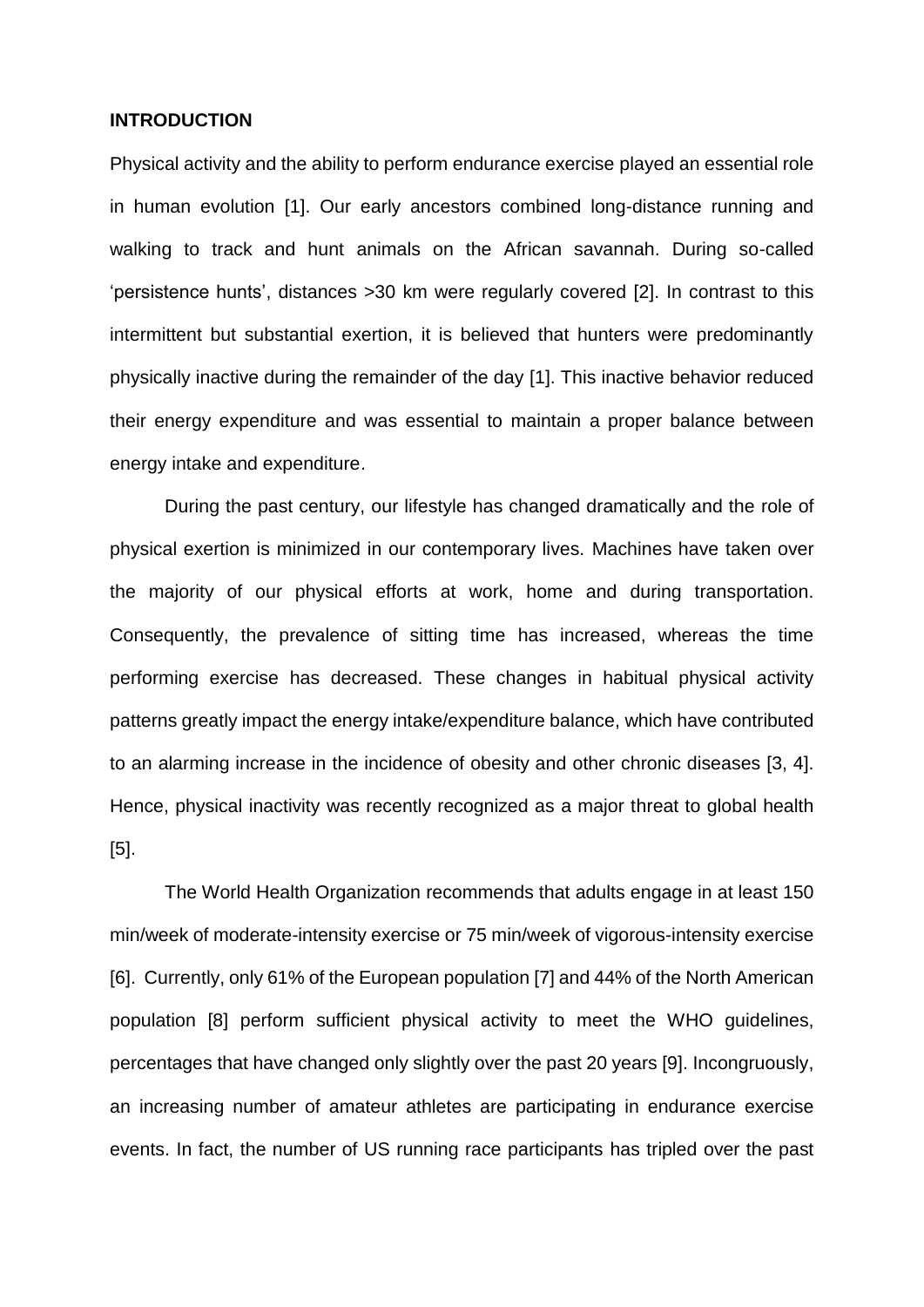two decades [10]. Although exercise training is believed to improve cardiovascular health [11], recent studies suggest that excessive volumes of physical activity may harm the heart [12].

The purpose of this review is to provide an overview of recent insights relating to the risks and benefits of physical activity. Given the increased prevalence of physical inactivity and the increasing popularity of endurance exercise activities, we will summarize the cardiovascular risks and benefits across the physical activity continuum: from sitting behavior to extreme volumes of exercise.

#### **PHYSICAL INACTIVITY AND SITTING BEHAVIOR**

Physical activity is defined as any bodily movement produced by skeletal muscles that results in energy expenditure beyond resting expenditure. Hence, physical inactivity represents sedentary behavior that does not involve muscle contraction, which is most prevalent during sitting and lying. Recent studies revealed that accelerometermeasured mean daily sedentary time was 8.2 hrs/day among New York City adults [13], whereas Australian desk workers reported an average of 9.0 hrs/day of sitting time [14]. Physical inactivity is not restricted to the general population; it can be observed in (half-)marathon runners as they have reported sitting 10.75 hrs/day on workdays and 8 hrs/day on non-workdays [15].

A recent meta-analysis combining the outcomes of 41 studies (n=829,917 participants) found that sedentary time was associated with cardiovascular mortality (HR: 1.18, 95%CI: 1.11-1.26), but also with cardiovascular disease incidence (HR: 1.14, 95%CI: 1.0011.73), cancer mortality (HR: 1.17, 95%CI: 1.11-1.24), cancer incidence (HR: 1.13, 95%CI 1.05-1.21), and the incidence of type 2 diabetes (HR: 1.91, 95%CI: 1.64-2.22) [16]. The authors emphasized that the detrimental health effects of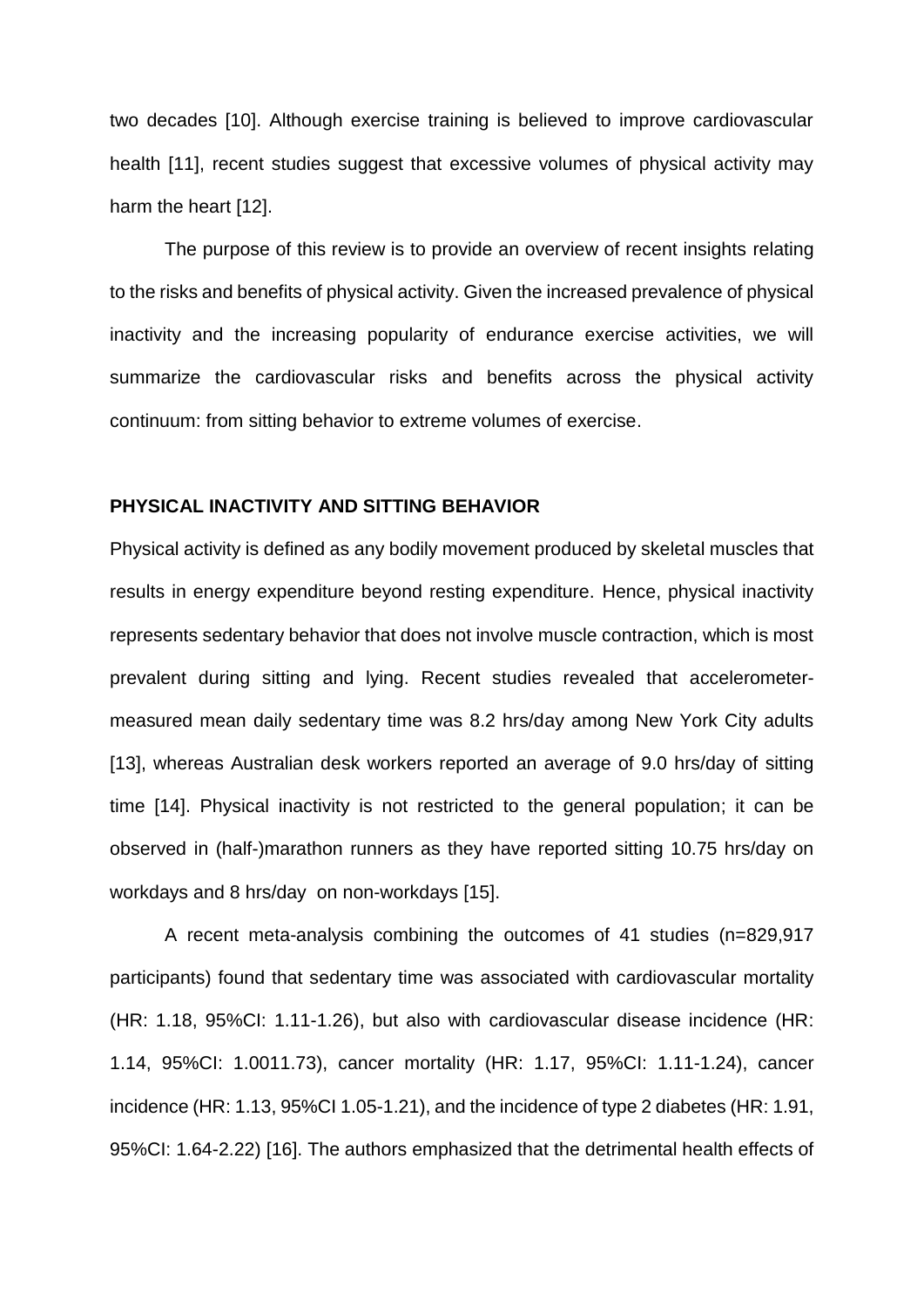sitting were independent of the physical activity patterns of study participants [16]. The population-attributable fraction for all-cause mortality associated with sitting time was explored in another paper and included data from 54 countries. Sitting time was responsible for 3.8% of all-cause mortality, but large differences were observed across countries (0.6-11.6%) [17]. The sitting- related mortality risk was the highest in Western Pacific countries (5.7%), followed by European (4.4%), Eastern Mediterranean (3.3%), American (3.2%), and Southeast Asian (2.0%) countries [17].

A potential strategy to reduce the harmful effects of prolonged sitting, is to limit the duration of sitting sessions [18]. Breaking-up prolonged sitting time with 2 minute bouts of walking reduced postprandial glucose and insulin levels [19] and lowered systolic and diastolic blood pressure [20]. A different strategy is to replace sitting time with exercise or non-exercise activities (i.e. household chores, lawn and garden work, and daily walking). In a cross-sectional analysis, less active individuals (<2 hrs/day, n=69,606) demonstrated a reduced risk for cardiovascular mortality when 1 hr/day of sitting was replaced by exercise (HR: 0.47, 95%CI: 0.40-0.56) or non-exercise activities (HR: 0.64, 95%CI: 0.57-0.71) [21]. Active individuals (≥2 hrs/day, n=85,008) also demonstrated a reduced risk for cardiovascular mortality when 1 hr/day of sitting was replaced by exercise (HR: 0.84, 95%CI 0.78-0.90) but no benefit was observed for non-exercise activities (HR: 1.00, 95%CI: 0.96-1.04) [21].

An observational study modeled the health benefits of replacing 2 hrs/day of sitting by standing or stepping. Sitting-to-standing reallocation was associated with lower levels of fasting glucose (~2%), total/HDL-cholesterol ratio (~6%), triglycerides (~11%), and a higher HDL-cholesterol (~0.06 mmol/L) [22]. Sitting-to-stepping reallocation was associated with a lower BMI (~11%) and waist circumference (~7.5 cm), and lower levels of post-load glucose (~12%), triglycerides (~14%) and a higher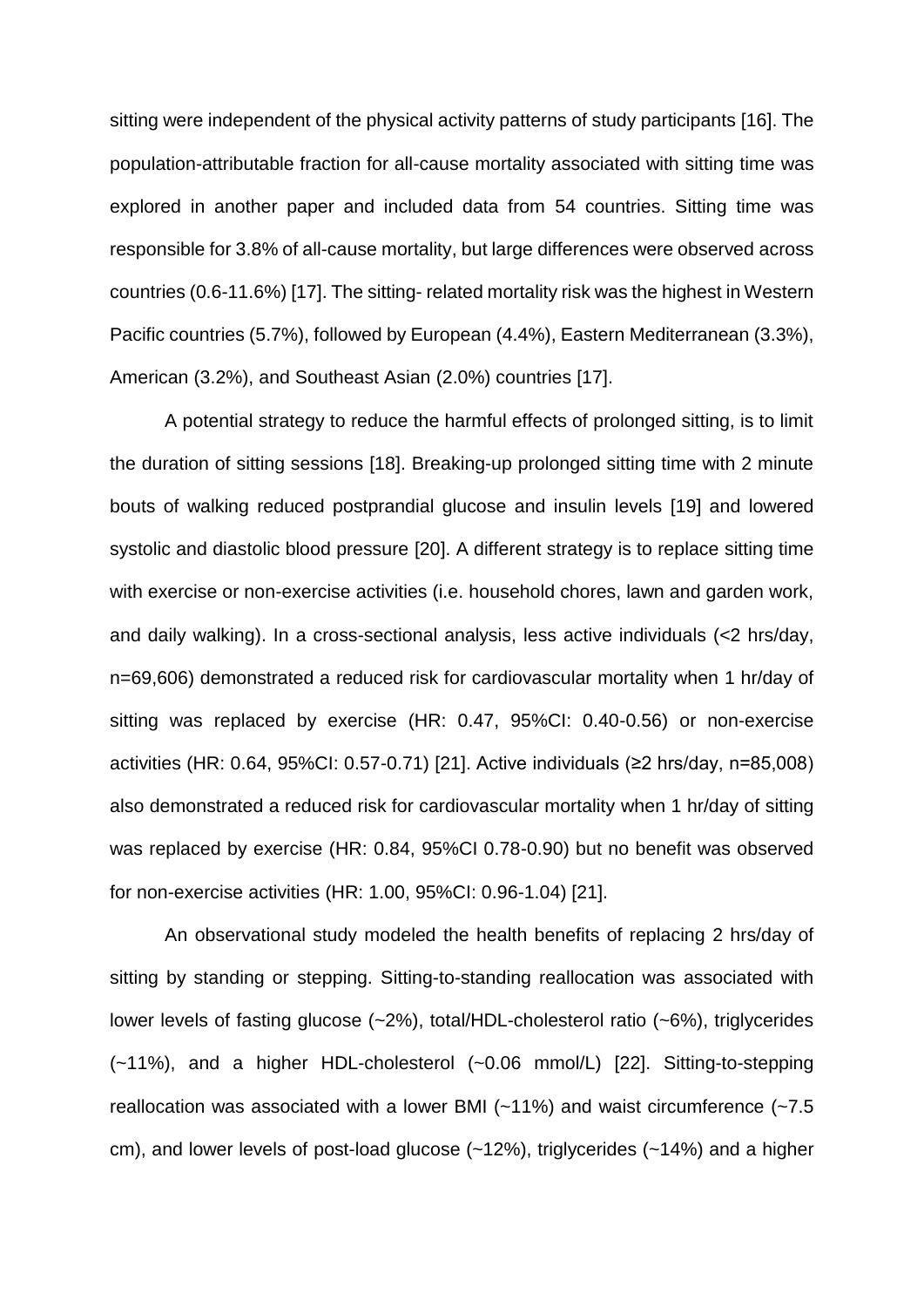HDL-cholesterol (~0.10 mmol/L) [22]. The benefits of low-intensity activities to reduce the detrimental effects of sitting were reinforced by a recent study in the UK Women's Cohort Study (n=12,778) [23]. Sitting ≥7 hrs/day significantly increased the risk for allcause mortality compared to sitting <5 hrs/day. However, fidgeting behavior (small movements of hands and feet) appeared to modify the association between sitting time and all-cause mortality. The increased mortality risk associated with sitting was only observed in women reporting no fidgeting, whereas women reporting regular to frequent fidgeting demonstrated comparable mortality risks between high and low volumes of sitting [23].

Importantly, these observations demonstrate that small changes in sitting behavior can improve (cardiovascular) health. Consequently, policy documents from the United Kingdom and Australia already include statements about sitting behavior [24, 25]. Experts from the United Kingdom recommend including specific guidelines on sedentary behavior in future physical activity guidelines [24]. In Australia, minimizing time spent in prolonged sitting and breaking up long periods of sitting as often as possible are already included in the national physical activity guidelines [25]. These initiatives are likely to contribute to increased awareness of the detrimental health effects of sitting. Indeed, the time spent in sedentary behavior has not increased in European adults over the past decade [26]. More importantly, the prevalence of prolonged sitting (7.5 hrs/day) decreased from 23.1% in 2002 to 17.8 in 2013 [26]. Further reductions in sitting times may be achieved via workplace interventions such as sit-stand desks, but high quality intervention trials are needed to provide evidence for the cost-effectiveness and health benefits of such interventions [27].

#### **THE OPTIMAL EXERCISE DOSE**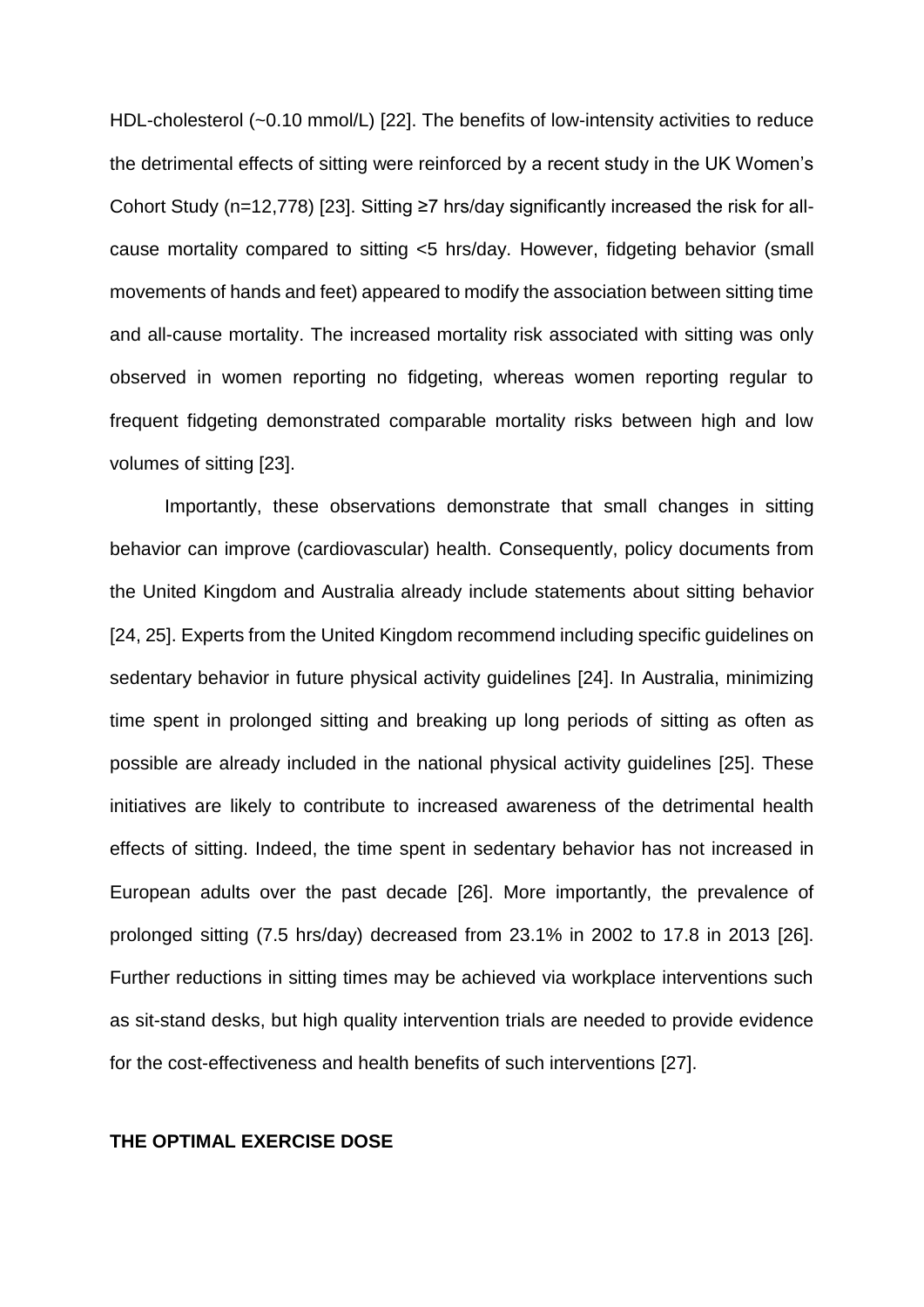Exercise is associated with risk reductions in at least 26 different diseases, including the metabolic syndrome, polycystic ovarian syndrome, type 1 and 2 diabetes, cancer, musculo-skeletal disorders and psychiatric, neurological, cardiovascular, pulmonary and metabolic diseases [28]. Furthermore, physically active individuals have a lower risk for all-cause and cardiovascular mortality and morbidity compared to sedentary peers [29, 30].

Several recent papers have explored the dose-response relationship between physical activity and adverse health outcomes [31-33]. A pooled analysis including 661,137 men and women from 6 large prospective American and European population studies found a 20% risk reduction for all-cause mortality in individuals performing moderate-intensity physical activity <100 min/week during 14 years of follow-up [34]. Increasing volumes of physical activity gradually decreased the mortality risk. The maximal benefit of an active lifestyle was found at an exercise dose representing 3 to 5 times the WHO physical activity recommendation (HR: 0.61, 95%CI: 0.59-0.62) [34]. Larger doses of exercise did not further decrease mortality risks, but did not increase it either. These findings align with a recent perspective document from the American College of Cardiology's (ACC's) Sports and Exercise Cardiology Leadership Council. They reported that the 'optimal' exercise dose to reduce the risk for cardiovascular events was established at 41 MET-hrs/week: i.e. 9.1 hrs/week of moderate-intensity exercise [35].

Interestingly, the dose-response relationship appears to be different for moderate *versus* vigorous intensity activities. Whereas a progressive decrease in the risk for cardiovascular mortality is observed for increasing volumes of moderate intensity physical activity, no further risk reduction is observed beyond a vigorous intensity exercise dose of 1.3 hrs/week (11 MET-hrs/week) [35]. These findings were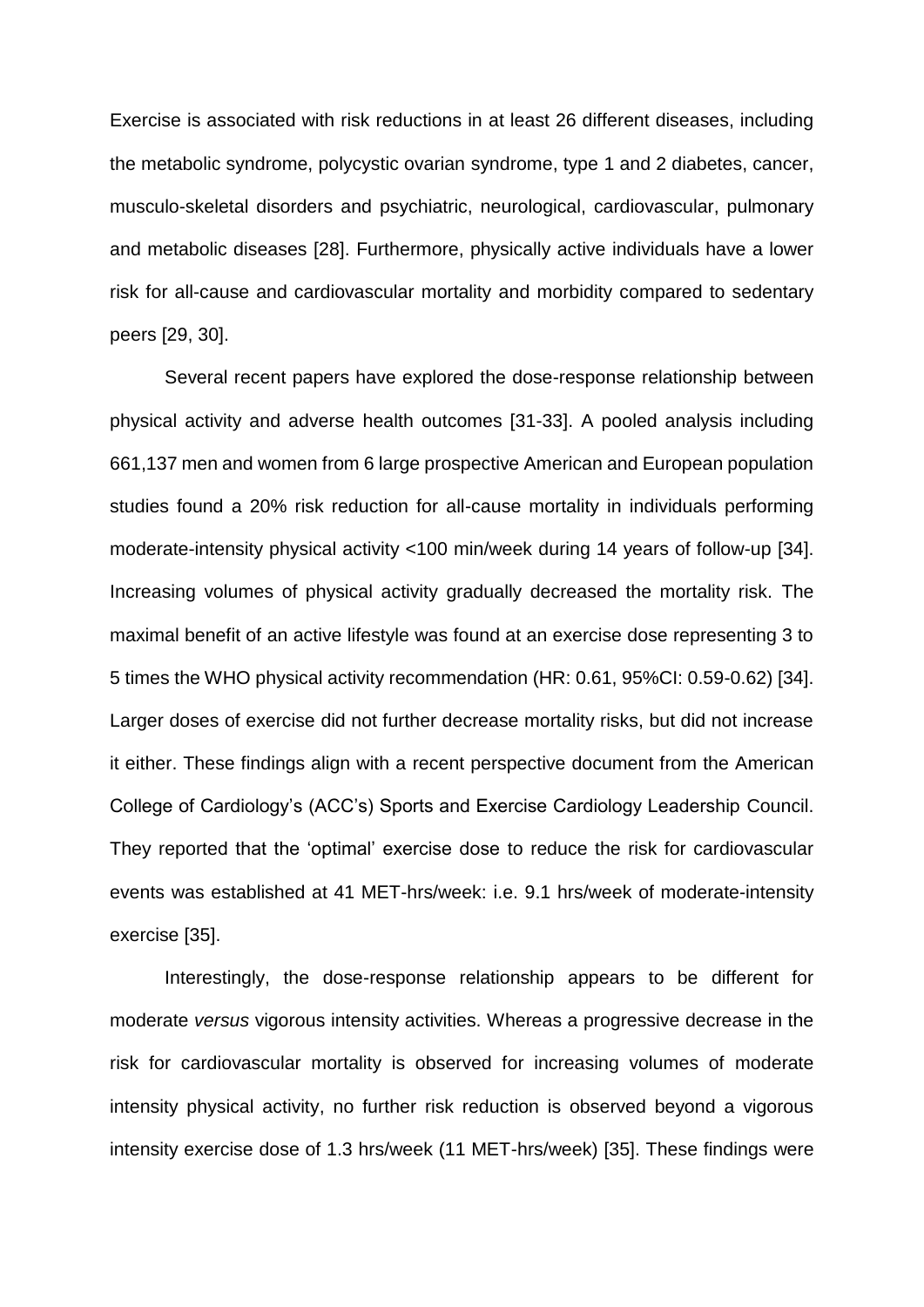reinforced by an Australian prospective cohort study (n=204,542) that investigated the role of vigorous activities on all-cause mortality during 6.5 years of follow-up. Individuals performing <30% of their total exercise dose at a vigorous intensity had a significantly lower mortality risk (HR: 0.91, 95%CI 0.84-0.98) compared to the reference group that performed a similar exercise dose but refrained from vigorous activities [36]. Individuals reporting ≥30% of their exercise dose to be vigorous demonstrated a comparable mortality risk reduction (HR: 0.87, 95%CI: 0.81-0.93) [36]. Thus, low doses of vigorous intensity physical activities seem to be extremely efficient at reducing the risk for adverse (cardiovascular) events.

Despite the undeniable health benefits of exercise, a substantial proportion of the population does not perform enough physical activity to derive a health benefit [37]. Therefore, novel strategies to improve active behavior are needed [38]. Activity trackers are available globally and these devices provide real-time quantification and insight into one's activity pattern. Hence, these trackers can assist an individual in reaching activity goals and adopting a physically active lifestyle. A randomized clinical trial found an increase of 970 steps/day in individuals receiving a wireless activity tracker, regardless of their initial activity level [39]. Personalized encouragement, social competition and effective feedback loops are other key factors needed to pursue a behavioral change towards an active lifestyle [40]. The 'setting' to stimulate individuals to become physically active is important. A randomized clinical trial compared 3 methods to frame financial incentives to increase physical activity among overweight and obese adults [41]. Participants were instructed to cover 7000 steps/day and were randomly allocated to a 1) control, 2) gain incentive (\$1.40/day if goal was achieved), 3) lottery incentive (daily eligibility for \$1.40 if goal was achieved), or 4) loss incentive (\$42 allocated monthly upfront and \$1.40/day was removed if goal was not achieved)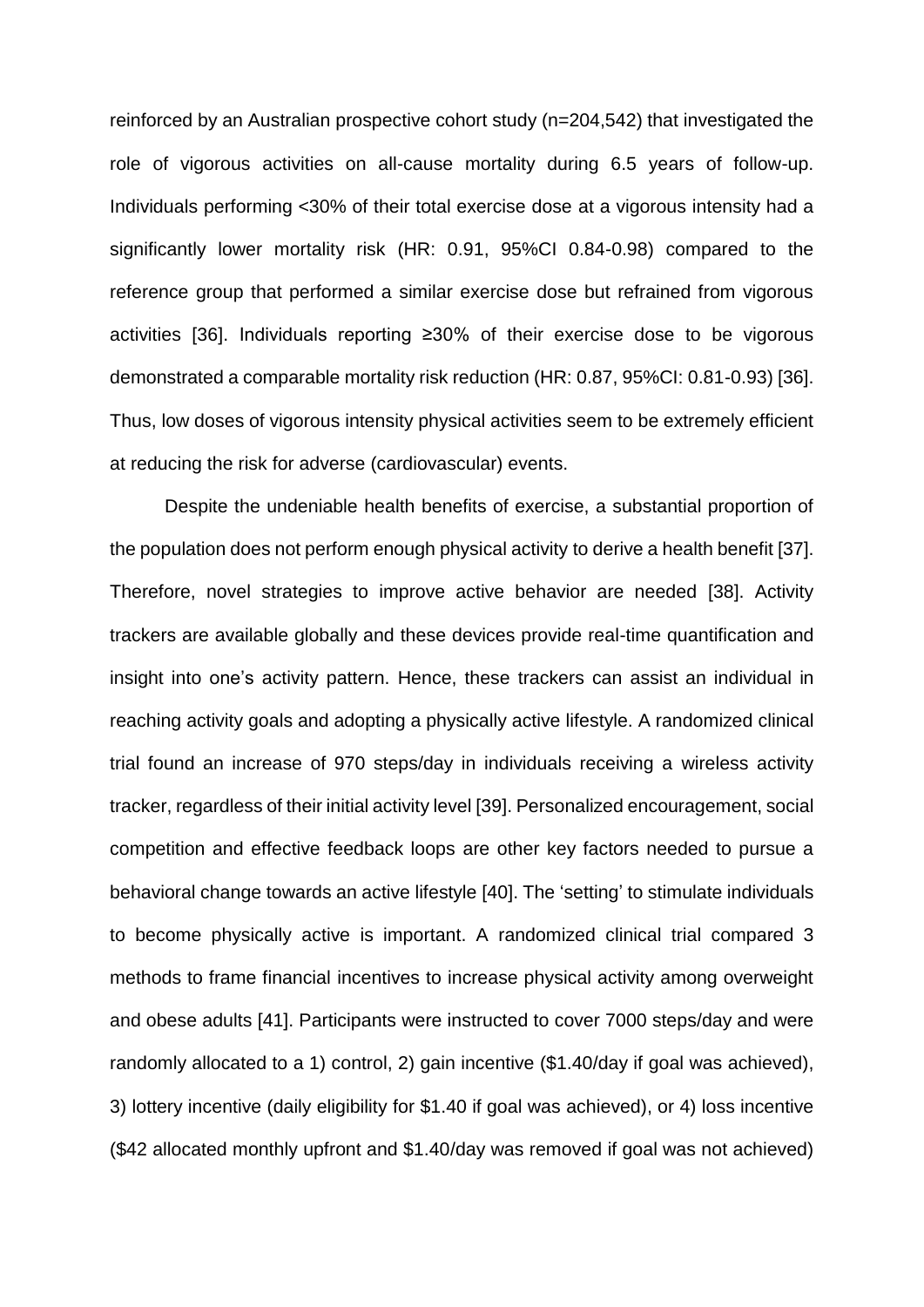study groups. Only the loss incentive group demonstrated a larger proportion (0.45, 95%CI: 0.38-0.52) of participant-days achieving the 7000 steps/day goal compared to the control group (0.30, 95%CI: 0.22-0.37) [41]. These findings emphasize the difficulty in changing behavior, but also that a tailored intervention can increase activity patterns in a group at risk. Personalized exercise prescriptions are therefore warranted in the era of precision medicine.

#### **TOO MUCH EXERCISE?**

The volume of exercise performed during training and competition by amateur and professional athletes to improve cardiorespiratory fitness often exceeds the dose needed to optimize cardiovascular health. High volumes of exercise training improve cardiovascular risk factors [42], and cause an initial increase in left ventricular chamber size followed by an increase in wall thickness during chronic exercise training [43]. Remodeling also occurs in the right heart, allowing the right ventricle to tolerate the increased pulmonary artery pressures during exercise [44]. These adaptations are part of the 'athlete's heart' and are believed to represent physiological remodeling.

Some studies suggest that performance of prolonged vigorous exercise (such as marathon running) may harm the heart acutely or chronically. For example, cardiac dysfunction of the left and right ventricles was observed immediately post-exercise in endurance athletes [45, 46]. Similarly, increased cardiac troponin levels have been reported following marathon running, with 69% of the population exceeding the upper limit of the normal threshold [47]. Both phenomena are transient, however, as cardiac function and biomarker levels typically recover within 24-48 hours post exercise [12]. The risk for acute adverse cardiac events during endurance exercise is therefore considered low, and data from a French registry demonstrated a prevalence of life threatening events of only 0.75 per 100 000 athletes [48].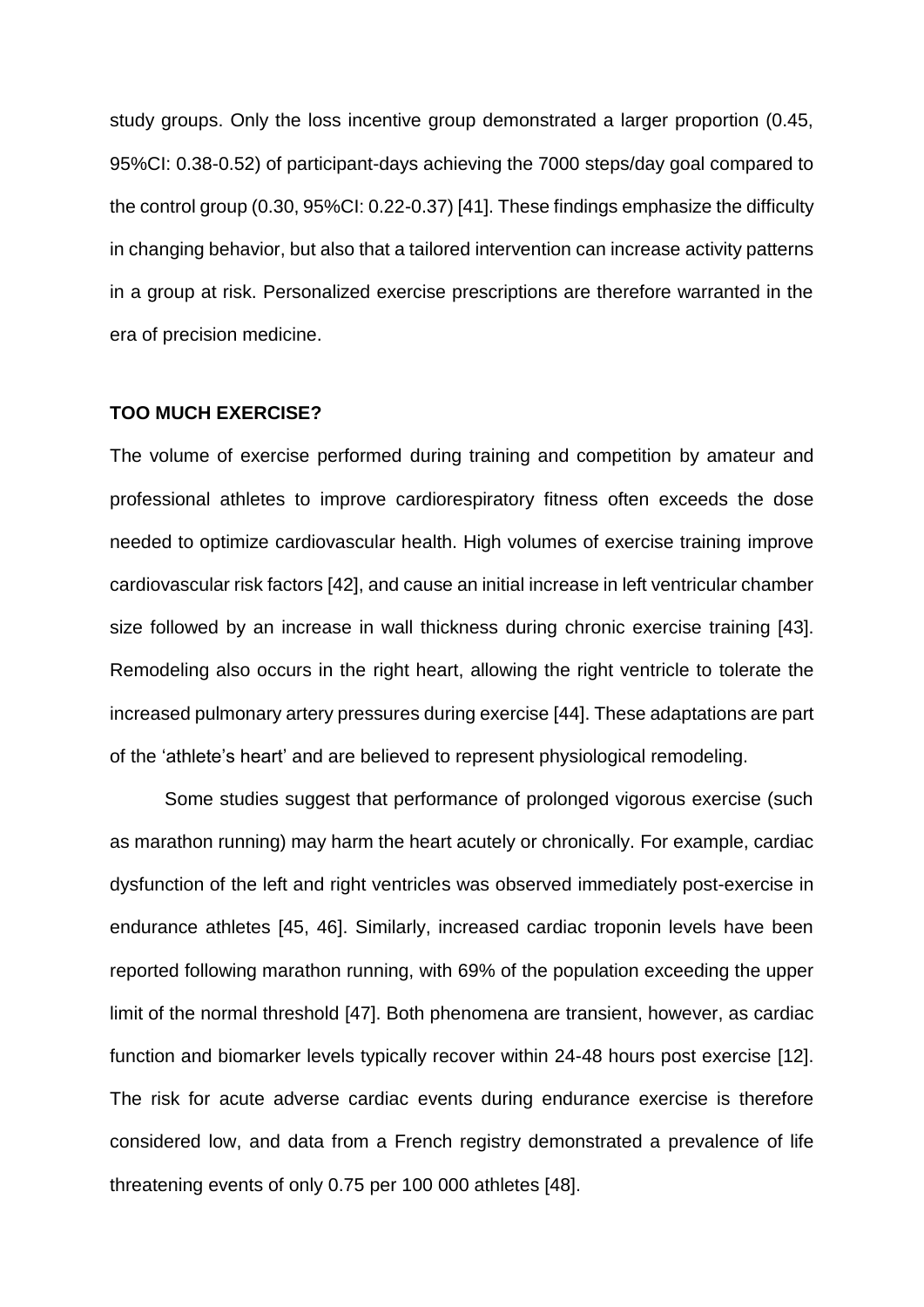Cardiac remodeling associated with chronic exercise exposure may also increase the risk for arrhythmias in athletes [49]. A previous athletic population study [50] and a systematic review [51] have demonstrated an increased risk for atrial fibrillation (AF) in endurance athletes. However, contrasting findings were reported in 2 recent studies. Data from the Henry Ford Exercise Testing (FIT) Project found a 7% risk reduction for AF with every increase of 1 MET in cardiorespiratory fitness [52]. Fit individuals had a substantially lower risk (HR: 0.44, 95%CI: 0.39-0.50) for incident AF compared to unfit individuals [52]. Similarly, data from the CARDIO-FIT Study found a 20% reduction in the risk of AF recurrence for each MET increase in cardiorespiratory fitness among overweight and obese individuals with symptomatic AF [53]. Differences in maximum exercise capacity and cardiorespiratory fitness between the FIT/CARDIO-FIT studies and previous observations in athletes may explain the conflicting outcomes [54]. It may well be that initial increases in cardiorespiratory fitness decrease the risk for AF, but that excessive exercise training and associated fitness increase the AF risk.

Finally, recent epidemiological studies have assessed the long-term outcomes of high volumes of exercise training. Data from the Million Women Study [55] and Copenhagen City Heart study [56] report a U-shaped curve for the relationship between exercise exposure and risk for morbidity and mortality. Thus, inactive individuals had the highest risks and physically active individuals demonstrated a reduced risk, but the benefits of exercise were attenuated in vigorous exercisers. These observations contradict pooled data from 6 European and American cohorts that noted that individuals performing exercise at a dose 5 – 10 times the international recommendations, had a 31% reduction in all-cause mortality risk (HR=0.69, 95%CI 0.59-0.78) compared to inactive peers [34]. Furthermore, a 50-year follow-up study among Finnish elite athletes demonstrated that endurance athletes (HR: 0.70, 95%CI: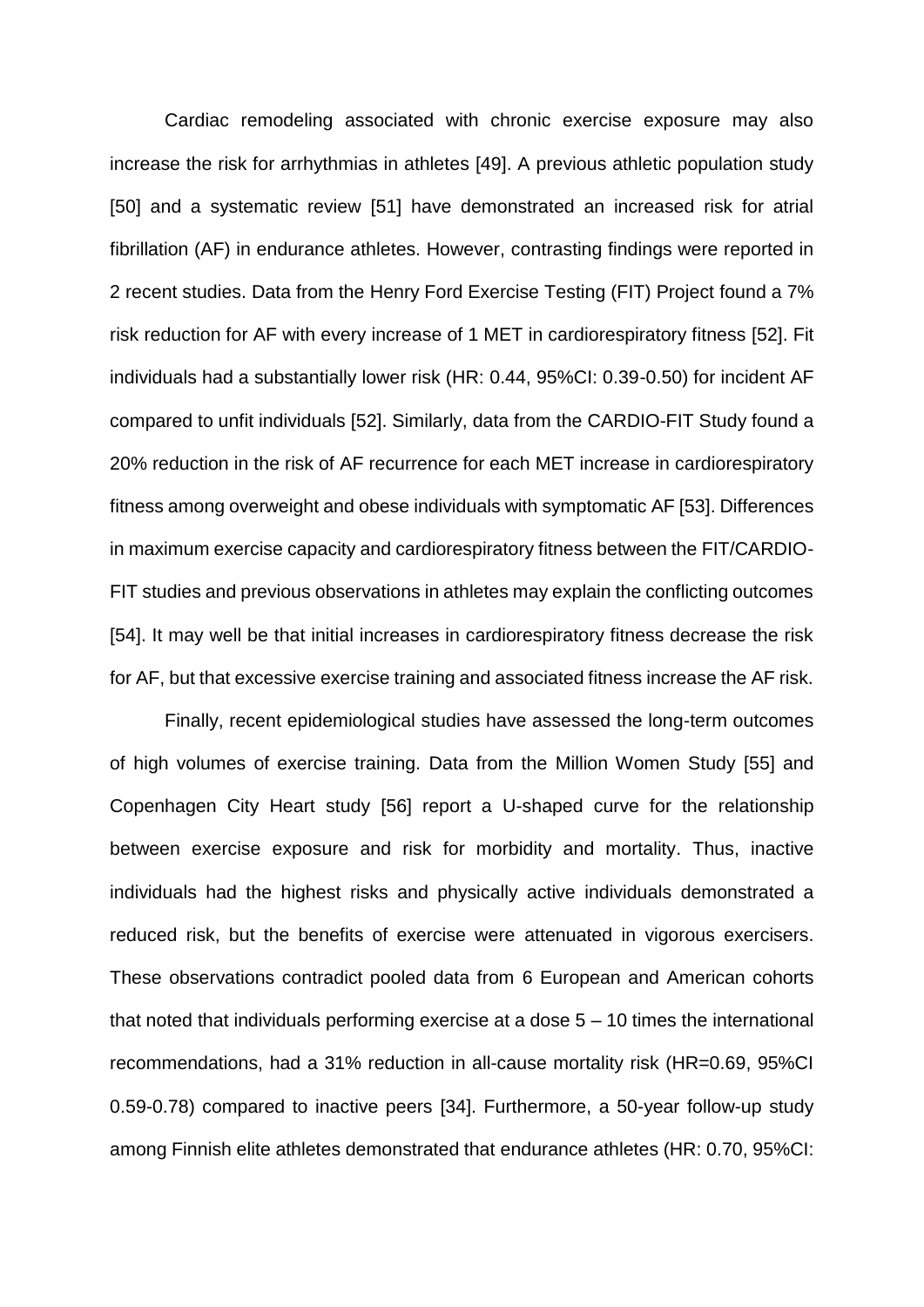0.61-0.79) and team sport athletes (HR: 0.80, 95%CI: 0.72-0.89) had lower mortality risks compared to controls [57]. Explanations for the different outcomes in the Million Women Study and Copenhagen City Heart study may relate to the characteristics of the most active individuals (high smoking prevalence and low socioeconomic status [31]) and definition of the control group (allowed to exercise <2h/week [58]). Therefore, we believe that there is currently no solid evidence for an increased risk for adverse outcomes in the most active individuals.

#### **CONCLUSIONS**

The priority for reducing cardiovascular burden should be mainly focused on the lower end of the physical activity continuum. Physical inactivity, characterized by too much sitting, is a serious health problem as it independently increases the risk for cardiovascular morbidity and mortality. Future physical activity guidelines should incorporate specific recommendations on strategies to reduce sedentary behavior. Habitual physical activity and exercise training are powerful strategies to reduce the risk for adverse cardiovascular outcomes and mortality in a dose dependent way. High intensity exercise produces larger health benefits compared to moderate intensity exercise. Personalized exercise programs and wireless devices with real-time feedback may help individuals meet the international guidelines for physical activity. Currently, there is no strong evidence that supports the 'too much exercise hypothesis'. Individuals performing exercise at a multiple of the recommended dose live longer and have a comparable risk for cardiovascular morbidity and mortality as moderately active peers.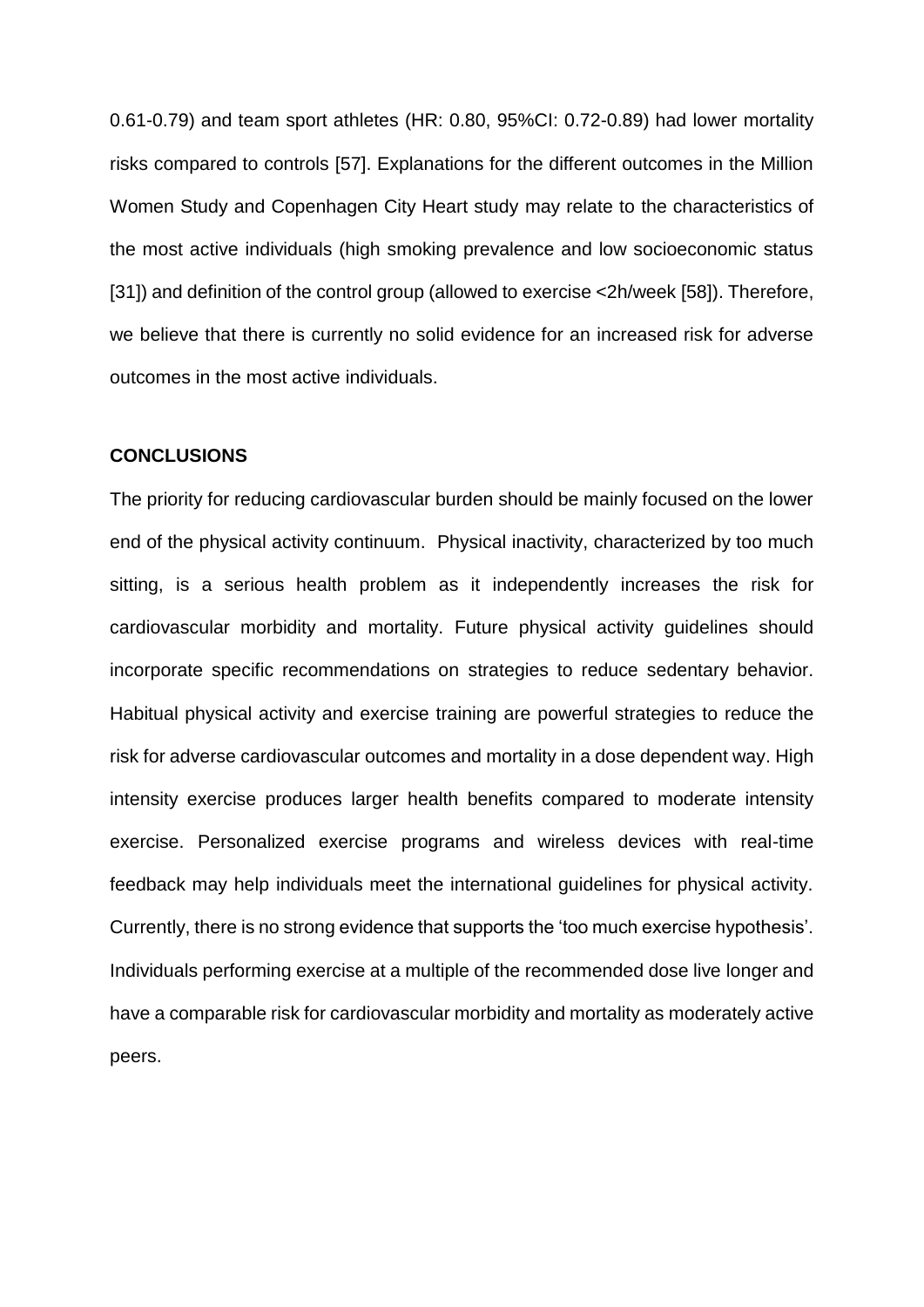### **Key points**

- Prolonged sitting is highly prevalent in the general population and increases the risk for cardiovascular mortality. Breaking-up of prolonged sitting time or replacement of sitting time by (light) physical activity can effectively reduce the detrimental effects of sitting.
- A curvilinear dose-response relationship between exercise and cardiovascular health is found. Low doses of exercise improve health, but higher doses give larger benefits. Also, high-intensity activities induce larger risk reductions compared to moderate-intensity activities of a similar volume.
- Exercise-induced cardiac remodeling of all cardiac chambers is present in athletes. Acute exercise can lead to transient cardiac dysfunction and cardiac biomarker release. Chronic exercise may increase the risk for atrial fibrillation. Nevertheless, there is strong evidence that athletes live longer compared to individuals from the general population.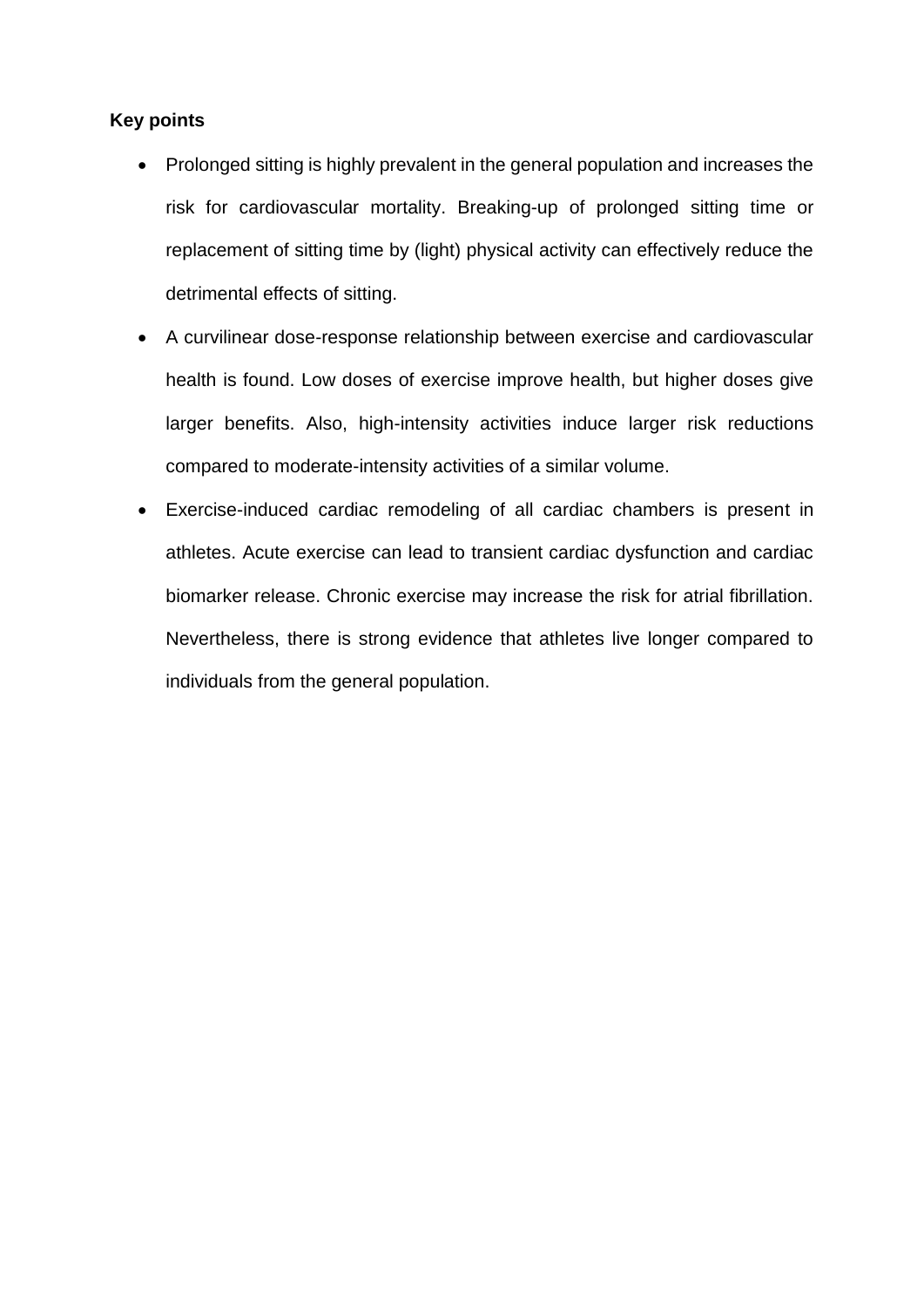## **REFERENCES**

\* of special interest

\*\* of outstanding interest

\* [1] Lieberman DE. Is Exercise Really Medicine? An Evolutionary Perspective. Current sports medicine reports 2015; 14:313-319.

An interesting review paper that summarizes the health benefits of exercise from an evolutionary angle.

[2] Liebenberg L. Persistence hunting by modern hunter-gatherers. Curr. Anthropol. 2006; 47:1017-1026.

[3] Piirtola M, Kaprio J, Waller K et al. Leisure-time physical inactivity and association with body mass index: a Finnish Twin Study with a 35-year follow-up. Int J Epidemiol 2016.

\*\* [4] NCD Risk Factor Collaboration. Trends in adult body-mass index in 200 countries from 1975 to 2014: a pooled analysis of 1698 population-based measurement studies with 19·2 million participants. The Lancet 2016; 387 1377 - 1396.

Unique study that demonstrates global changes in BMI and prevalence of overweight and obesity across 40 years of follow-up.

[5] Lee IM, Shiroma EJ, Lobelo F et al. Effect of physical inactivity on major noncommunicable diseases worldwide: an analysis of burden of disease and life expectancy. Lancet 2012; 380:219-229.

[6] World Health Organization W. Physical Activity and Adults. Global Strategy on Diet, Physical Activity and Health. In: 2010.

[7] Marques A, Sarmento H, Martins J, Saboga Nunes L. Prevalence of physical activity in European adults - Compliance with the World Health Organization's physical activity guidelines. Preventive medicine 2015; 81:333-338.

[8] Carlson SA, Fulton JE, Schoenborn CA, Loustalot F. Trend and prevalence estimates based on the 2008 Physical Activity Guidelines for Americans. Am J Prev Med 2010; 39:305-313.

[9] Moore LV, Harris CD, Carlson SA et al. Trends in no leisure-time physical activity- -United States, 1988-2010. Res Q Exerc Sport 2012; 83:587-591.

[10] Lamppa R, Yoder T. State of the Sport - Part III: U.S. Race Trends. In: Running USA; 2013.

\* [11] Lavie CJ, Arena R, Swift DL et al. Exercise and the cardiovascular system: clinical science and cardiovascular outcomes. Circulation research 2015; 117:207- 219.

Comprehensive overview about the impact of physical activity, exercise training, and cardiorespiratory fitness in the prevention and treatment of cardiovascular diseases

\*\* [12] Eijsvogels TM, Fernandez AB, Thompson PD. Are There Deleterious Cardiac Effects of Acute and Chronic Endurance Exercise? Physiological reviews 2016;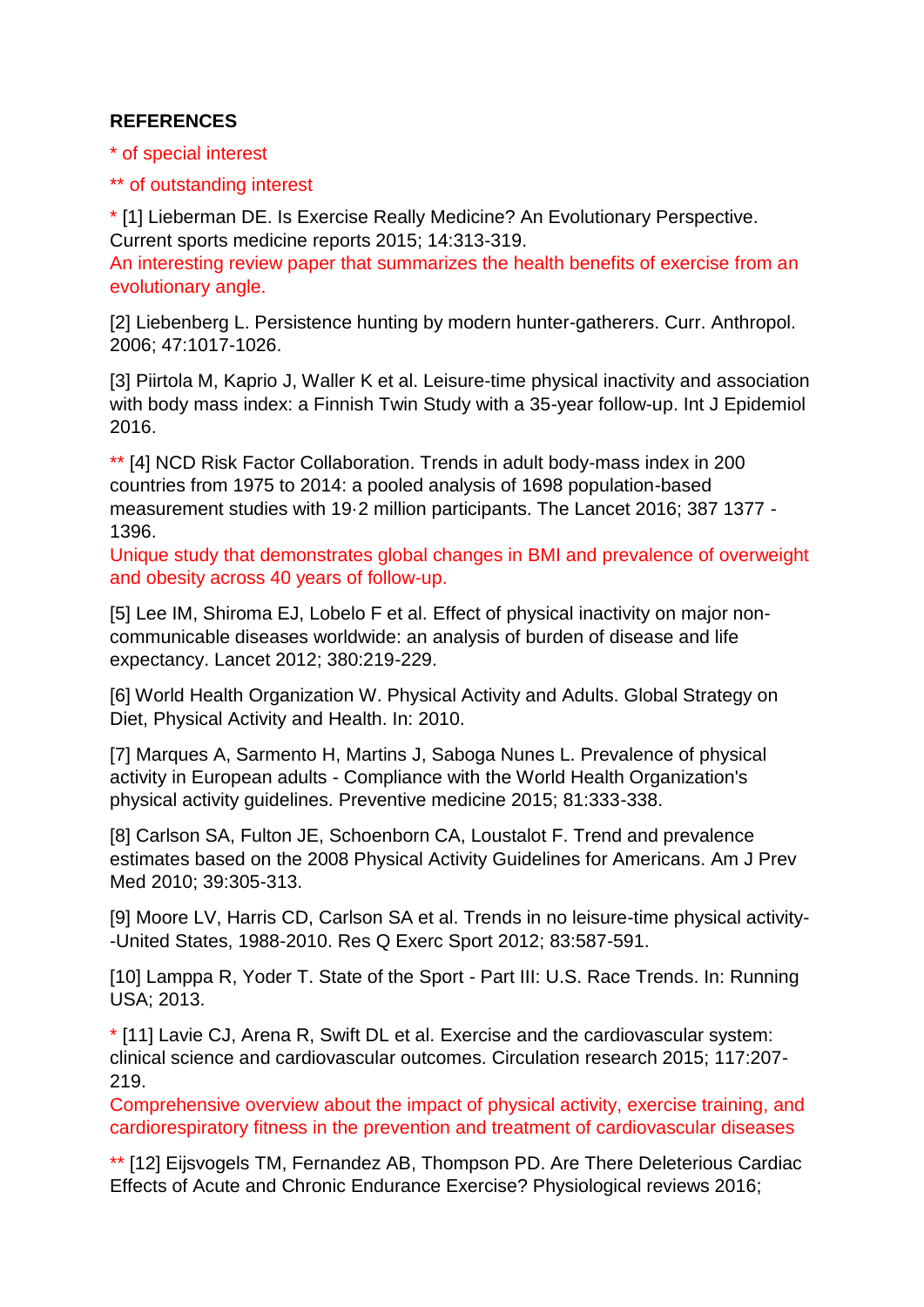96:99-125.

Comprehensive review that summarizes the evidence that was published in the field of exercise cardiology over the past 30 years.

[13] Yi SS, Bartley KF, Firestone MJ et al. Self-reported sitting time in New York City adults, the Physical Activity and Transit Survey, 2010-2011. Prev Chronic Dis 2015; 12:E85.

[14] Bennie JA, Pedisic Z, Timperio A et al. Total and domain-specific sitting time among employees in desk-based work settings in Australia. Aust N Z J Public Health 2015; 39:237-242.

[15] Whitfield G, Pettee Gabriel KK, Kohl HW, 3rd. Sedentary and active: selfreported sitting time among marathon and half-marathon participants. J Phys Act Health 2014; 11:165-172.

\*\* [16] Biswas A, Oh PI, Faulkner GE et al. Sedentary time and its association with risk for disease incidence, mortality, and hospitalization in adults: a systematic review and meta-analysis. Annals of internal medicine 2015; 162:123-132. A timely paper summarizing the latest insight in the detrimental health effects of sitting.

\* [17] Rezende LF, Sa TH, Mielke GI et al. All-Cause Mortality Attributable to Sitting Time: Analysis of 54 Countries Worldwide. Am J Prev Med 2016. This paper provides insight in the consequences of sitting, and how reductions in sitting time may improve longevity.

[18] Benatti FB, Ried-Larsen M. The Effects of Breaking up Prolonged Sitting Time: A Review of Experimental Studies. Medicine and science in sports and exercise 2015; 47:2053-2061.

[19] Dunstan DW, Kingwell BA, Larsen R et al. Breaking up prolonged sitting reduces postprandial glucose and insulin responses. Diabetes care 2012; 35:976-983.

[20] Larsen RN, Kingwell BA, Sethi P et al. Breaking up prolonged sitting reduces resting blood pressure in overweight/obese adults. Nutr Metab Cardiovasc Dis 2014; 24:976-982.

[21] Matthews CE, Moore SC, Sampson J et al. Mortality Benefits for Replacing Sitting Time with Different Physical Activities. Medicine and science in sports and exercise 2015; 47:1833-1840.

\*\* [22] Healy GN, Winkler EA, Owen N et al. Replacing sitting time with standing or stepping: associations with cardio-metabolic risk biomarkers. European heart journal 2015; 36:2643-2649.

This paper demonstrates that reductions in sitting time have beneficial effects on cardiovascular risk parameters.

\* [23] Hagger-Johnson G, Gow AJ, Burley V et al. Sitting Time, Fidgeting, and All-Cause Mortality in the UK Women's Cohort Study. Am J Prev Med 2016; 50:154-160. This paper suggests that frequent performance of low-intensity activities may attenuate the detrimental health effects of too much sitting.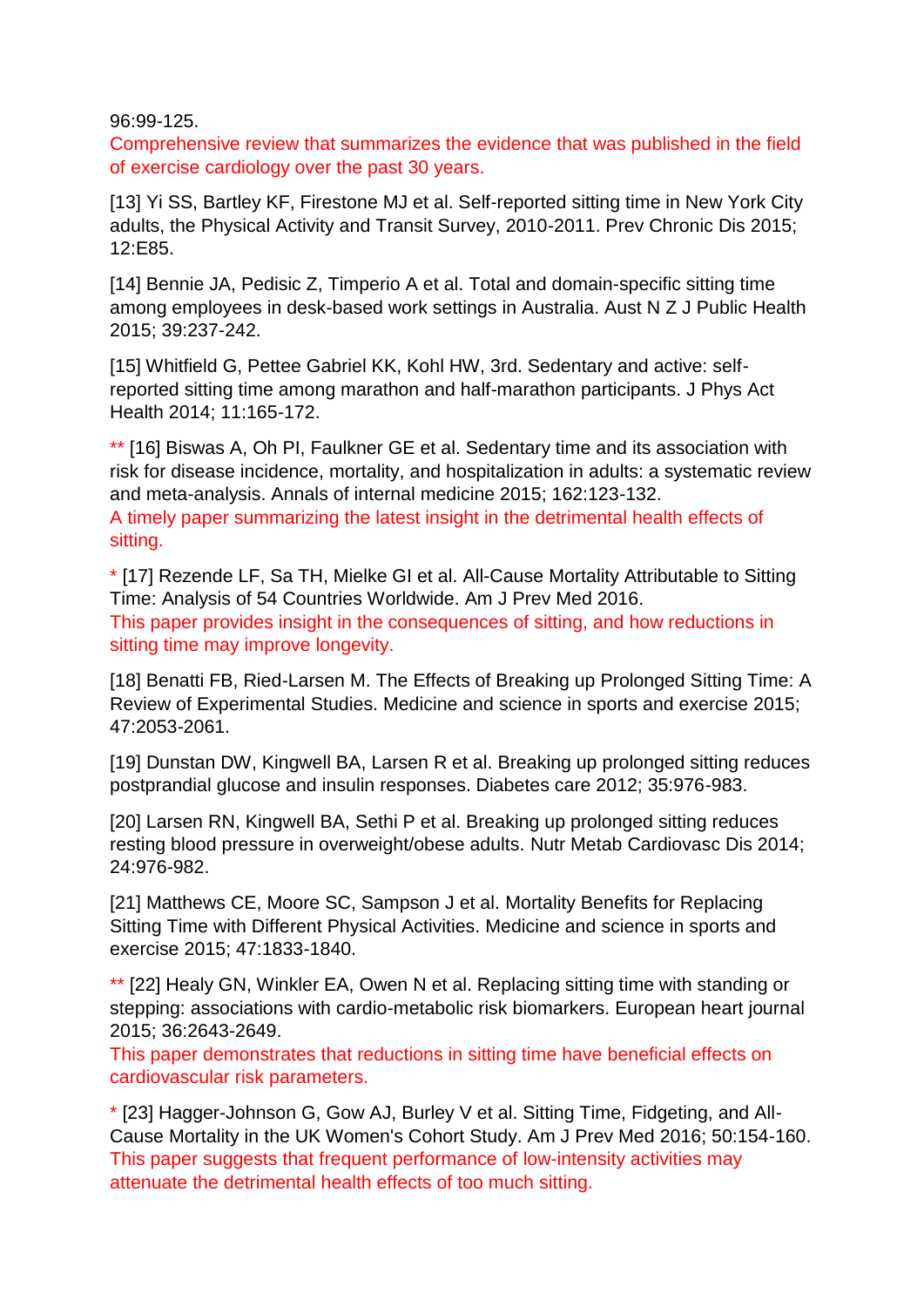[24] Bull FC, and the Expert Working Groups. Physical Activity Guidelines in the U.K.: Review and Recommendations. In: School of Sport, Exercise and Health Sciences, Loughborough University; May 2010.

[25] Brown WJ, Bauman AE, Bull FC, Burton NW. Development of Evidence-based Physical Activity Recommendations for Adults (18-64 years). In: Report prepared for the Australian Government Department of Health, August 2012.

\* [26] Milton K, Gale J, Stamatakis E, Bauman A. Trends in prolonged sitting time among European adults: 27 country analysis. Preventive medicine 2015; 77:11-16. This paper presents data on changes in sitting time across Europe during a decade of follow-up.

[27] Shrestha N, Ijaz S, Kukkonen-Harjula KT et al. Workplace interventions for reducing sitting at work. Cochrane Database Syst Rev 2015; 1:CD010912.

\* [28] Pedersen BK, Saltin B. Exercise as medicine - evidence for prescribing exercise as therapy in 26 different chronic diseases. Scandinavian journal of medicine & science in sports 2015; 25 Suppl 3:1-72.

Comprehensive review paper summarizing the benefits of exercise in many chronic diseases

[29] Feldman DI, Al-Mallah MH, Keteyian SJ et al. No evidence of an upper threshold for mortality benefit at high levels of cardiorespiratory fitness. Journal of the American College of Cardiology 2015; 65:629-630.

\* [30] Maessen MF, Verbeek AL, Bakker EA et al. Lifelong Exercise Patterns and Cardiovascular Health. Mayo Clinic proceedings 2016; 91:745-754. This paper explores the dose-response relationship between lifelong exercise exposure and the prevalence of cardiovascular morbidity.

[31] Eijsvogels TM, Thompson PD. Exercise Is Medicine: At Any Dose? JAMA 2015; 314:1915-1916.

[32] Wen CP, Wai JP, Tsai MK et al. Minimum amount of physical activity for reduced mortality and extended life expectancy: a prospective cohort study. Lancet 2011; 378:1244-1253.

[33] Lee DC, Pate RR, Lavie CJ et al. Leisure-time running reduces all-cause and cardiovascular mortality risk. Journal of the American College of Cardiology 2014; 64:472-481.

\*\* [34] Arem H, Moore SC, Patel A et al. Leisure time physical activity and mortality: a detailed pooled analysis of the dose-response relationship. JAMA Intern Med 2015; 175:959-967.

A large population study providing strong evidence for the benefit of low, moderate and high dosages of exercise on cardiovascular mortality risks.

\*\* [35] Eijsvogels TM, Molossi S, Lee DC et al. Exercise at the Extremes: The Amount of Exercise to Reduce Cardiovascular Events. Journal of the American College of Cardiology 2016; 67:316-329.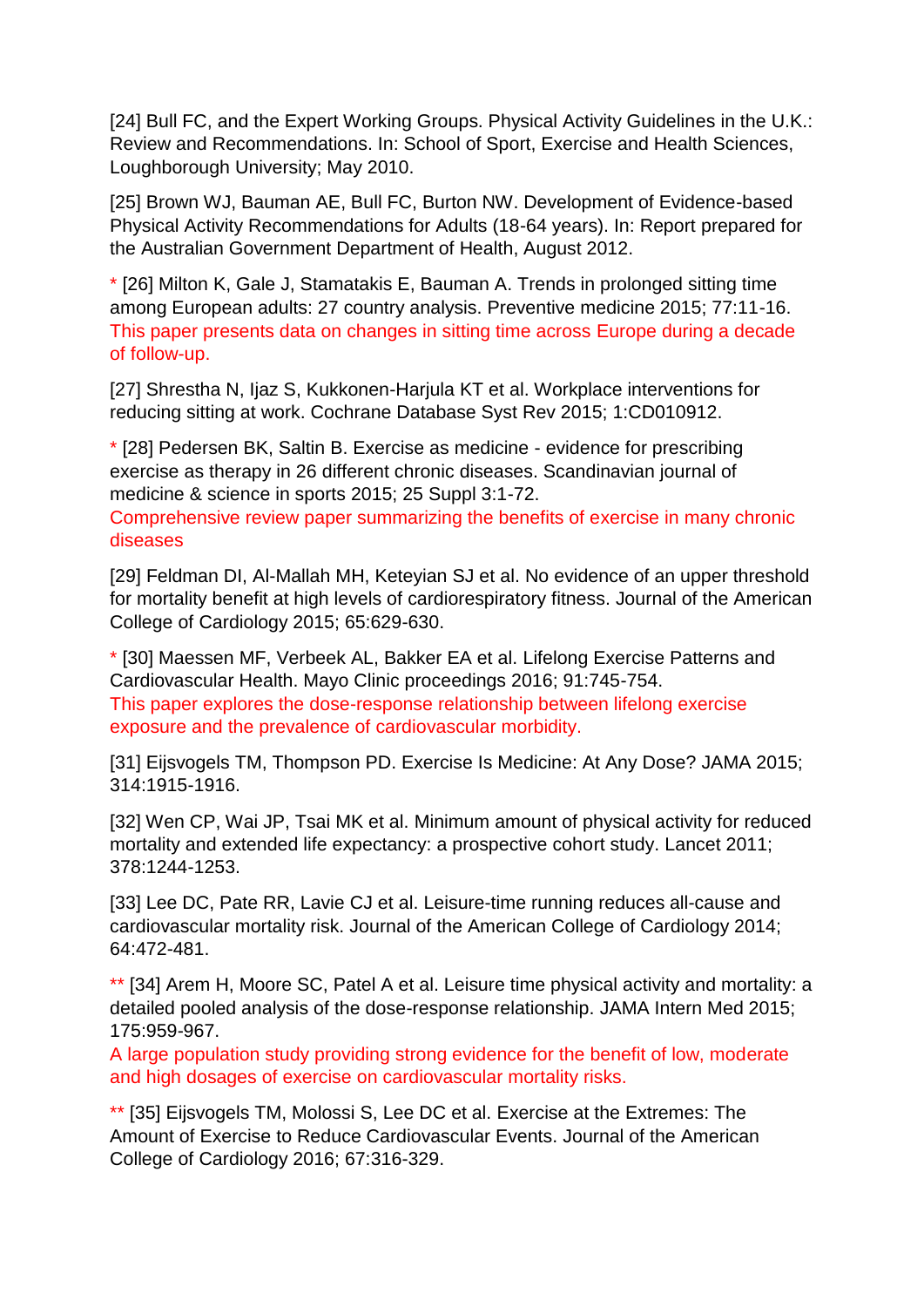An ACC council perspective paper summarizing the evidence for the optimal exercise dose and intensity for primary and secondary prevention purposes.

\*\* [36] Gebel K, Ding D, Chey T et al. Effect of Moderate to Vigorous Physical Activity on All-Cause Mortality in Middle-aged and Older Australians. JAMA Intern Med 2015; 175:970-977.

A large population study providing strong evidence for the superior exercise-induced health benefits of vigorous *versus* moderate intensity exercise.

[37] Physical Activity Council. 2013 participation report. In: www.physicalactivitycouncil.com/PDFs/2013\_PAC\_Overview\_Report\_Final.pdf.: 2015.

[38] Kamerow D. Why don't people exercise, even a little? BMJ (Clinical research ed 2015; 350:h3024.

[39] Poirier J, Bennett WL, Jerome GJ et al. Effectiveness of an Activity Tracker- and Internet-Based Adaptive Walking Program for Adults: A Randomized Controlled Trial. J Med Internet Res 2016; 18:e34.

[40] Patel MS, Asch DA, Volpp KG. Wearable devices as facilitators, not drivers, of health behavior change. JAMA 2015; 313:459-460.

\*\* [41] Patel MS, Asch DA, Rosin R et al. Framing Financial Incentives to Increase Physical Activity Among Overweight and Obese Adults: A Randomized, Controlled Trial. Annals of internal medicine 2016; 164:385-394.

An original study that compares different approaches to stimulate physically active behavior in a population at risk.

\* [42] Zilinski JL, Contursi ME, Isaacs SK et al. Myocardial adaptations to recreational marathon training among middle-aged men. Circulation. Cardiovascular imaging 2015; 8:e002487.

This prospective study elegantly demonstrates the effects of high volumes of exercise training on cardiovascular parameters.

\* [43] Weiner RB, DeLuca JR, Wang F et al. Exercise-Induced Left Ventricular Remodeling Among Competitive Athletes: A Phasic Phenomenon. Circulation. Cardiovascular imaging 2015; 8.

A prospective study demonstrating the acute and chronic effects of exercise training on cardiac remodeling.

[44] La Gerche A, Claessen G. Is exercise good for the right ventricle? Concepts for health and disease. The Canadian journal of cardiology 2015; 31:502-508.

\* [45] Elliott AD, La Gerche A. The right ventricle following prolonged endurance exercise: are we overlooking the more important side of the heart? A meta-analysis. British journal of sports medicine 2015; 49:724-729.

A comprehensive overview about the impact of acute exercise on the structure and function of the right heart.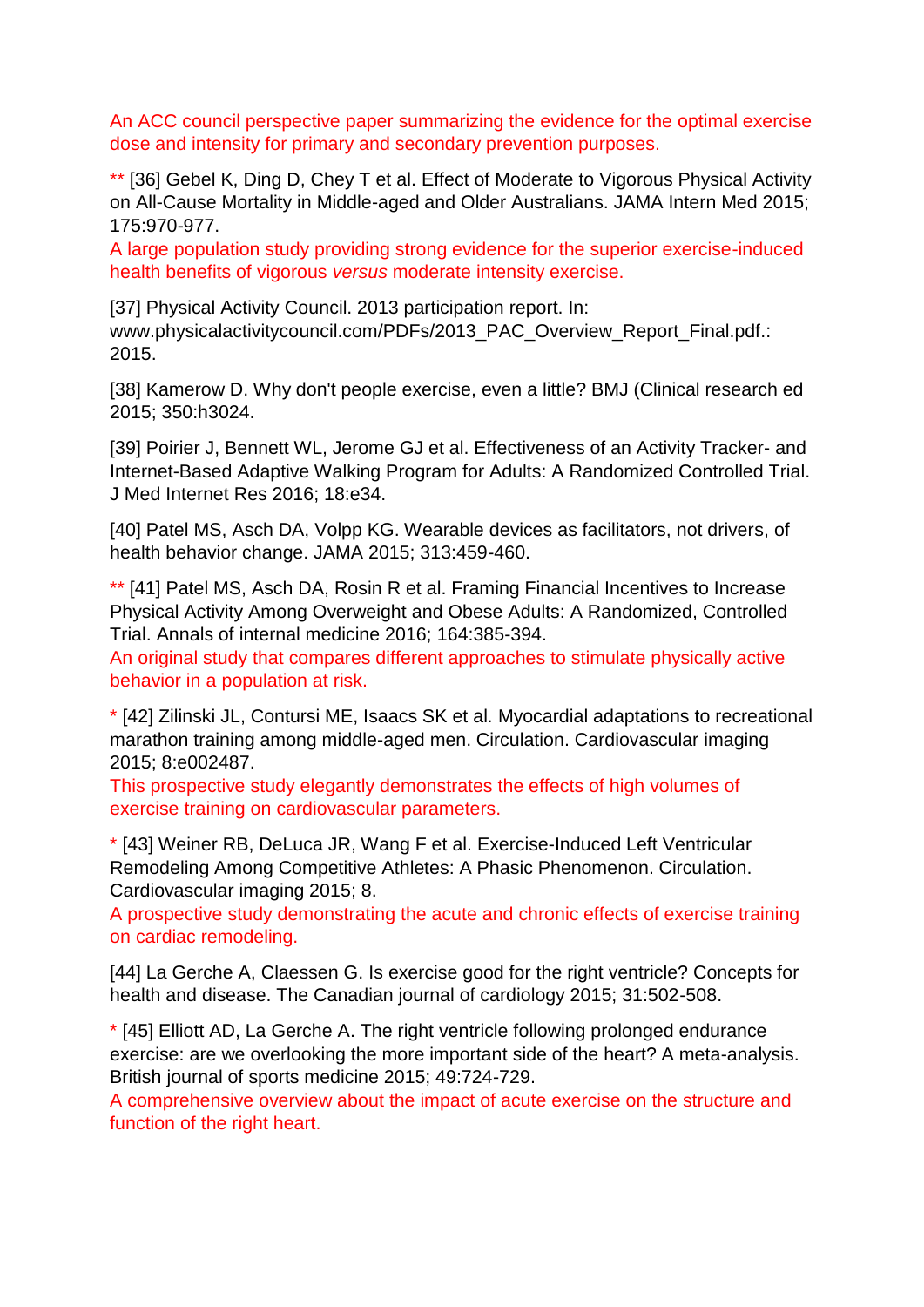[46] Middleton N, Shave R, George K et al. Left ventricular function immediately following prolonged exercise: A meta-analysis. Medicine and science in sports and exercise 2006; 38:681-687.

[47] Eijsvogels TM, Hoogerwerf MD, Maessen MF et al. Predictors of cardiac troponin release after a marathon. Journal of science and medicine in sport / Sports Medicine Australia 2015; 18:88-92.

\*\* [48] Gerardin B, Collet JP, Mustafic H et al. Registry on acute cardiovascular events during endurance running races: the prospective RACE Paris registry. European heart journal 2015.

This paper provides insight into the prevalence of adverse cardiac events in marathon athletes.

[49] Redpath CJ, Backx PH. Atrial fibrillation and the athletic heart. Current opinion in cardiology 2015; 30:17-23.

[50] Andersen K, Farahmand B, Ahlbom A et al. Risk of arrhythmias in 52 755 longdistance cross-country skiers: a cohort study. European heart journal 2013; 34:3624- 3631.

[51] Sorokin AV, Araujo CG, Zweibel S, Thompson PD. Atrial fibrillation in endurancetrained athletes. British journal of sports medicine 2011; 45:185-188.

\* [52] Qureshi WT, Alirhayim Z, Blaha MJ et al. Cardiorespiratory Fitness and Risk of Incident Atrial Fibrillation: Results From the Henry Ford Exercise Testing (FIT) Project. Circulation 2015; 131:1827-1834.

This paper demonstrates that higher cardiorespiratory fitness reduces the risk for atrial fibrillation.

[53] Pathak RK, Elliott A, Middeldorp ME et al. Impact of CARDIOrespiratory FITness on Arrhythmia Recurrence in Obese Individuals With Atrial Fibrillation: The CARDIO-FIT Study. Journal of the American College of Cardiology 2015; 66:985-996.

[54] Thompson PD. Physical Fitness, Physical Activity, Exercise Training, and Atrial Fibrillation: First the Good News, Then the Bad. Journal of the American College of Cardiology 2015; 66:997-999.

\* [55] Armstrong ME, Green J, Reeves GK et al. Frequent physical activity may not reduce vascular disease risk as much as moderate activity: large prospective study of women in the United Kingdom. Circulation 2015; 131:721-729.

This paper suggests that daily sessions of physical activity may attenuate the health benefits of exercise.

\* [56] Schnohr P, O'Keefe JH, Marott JL et al. Dose of jogging and long-term mortality: the Copenhagen City Heart Study. Journal of the American College of Cardiology 2015; 65:411-419.

This paper suggests that high volumes of exercise may reduce its health benefits.

\* [57] Kettunen JA, Kujala UM, Kaprio J et al. All-cause and disease-specific mortality among male, former elite athletes: an average 50-year follow-up. British journal of